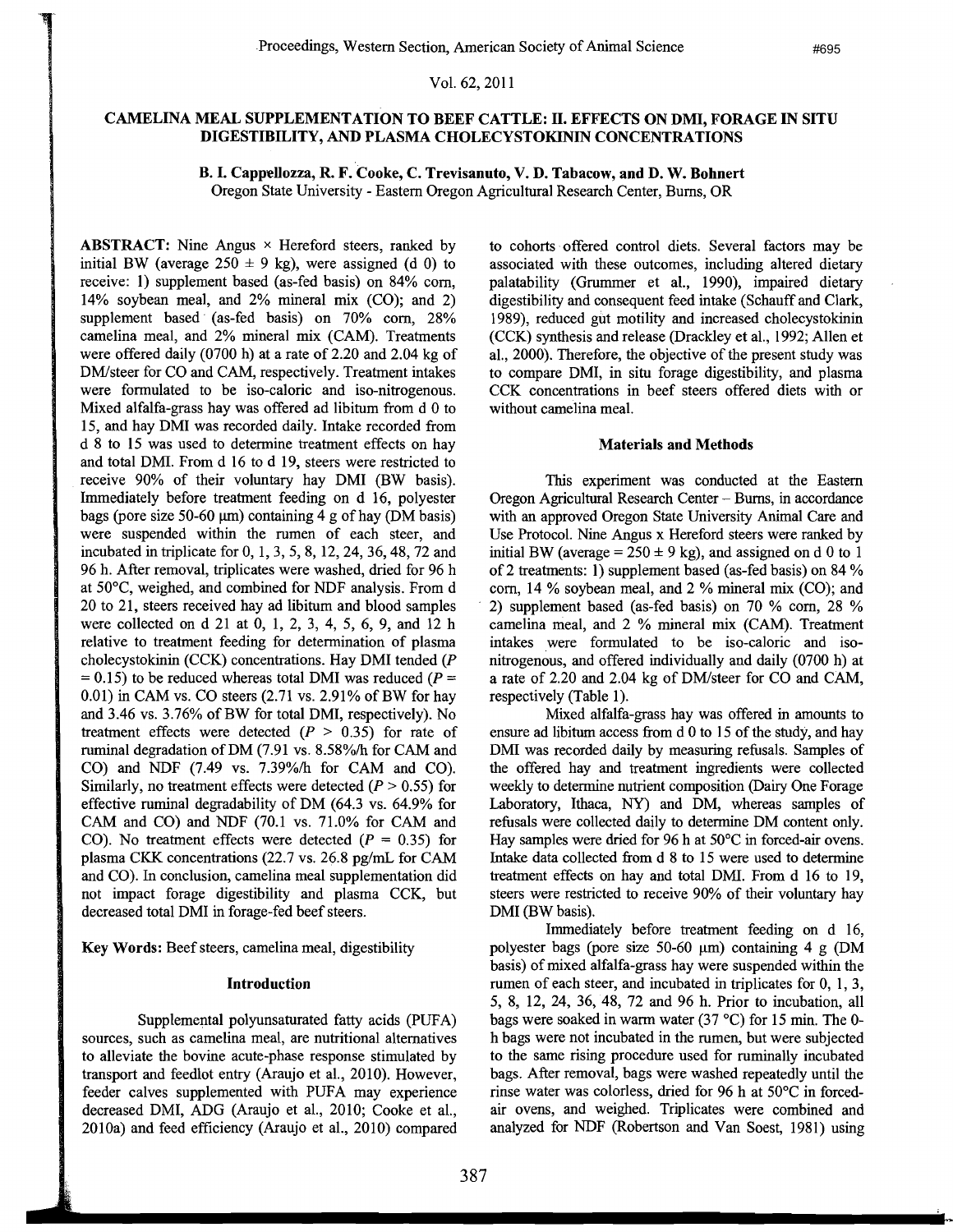procedures modified for use in an Ankom 200 Fiber Analyzer (Ankom CO., Fairport, NY).

From d 20 to 21, steers received hay ad libitum and blood samples were collected on d 21 at 0, 1,2,3,4,5, 6, 9, and 12 h relative to treatment feeding for determination of plasma CCK concentrations (KT-10170; Kamiya Biomedical Company, Seattle, WA)

Table I. Composition and nutrient profile of supplements offered during the study.

| Item                       | CO            | <b>CAM</b> |
|----------------------------|---------------|------------|
| Ingredient, DM basis       |               |            |
| Corn, kg                   | 1.82          | 1.39       |
| Soybean Meal, kg           | 0.32          |            |
| Camelina, kg               | --            | 0.59       |
| Mineral Salt, kg           | 0.06          | 0.06       |
| Nutrient profile, DM basis |               |            |
| DM, %                      | 87.0          | 88         |
| TDN, %                     | 94            | 95         |
| $CP. \%$                   | 14.7          | 15.6       |
| NDF, %                     | $9.6^{\circ}$ | 14.7       |
| Ether extract, %           | 4.5           | 9.8        |
| Ca, %                      | 0.1           | 0.3        |
| P, %                       | 0.4           | 0.5        |

Voluntary forage, total DMI, and plasma CCK concentrations were analyzed using the PROC MIXED procedure of SAS (SAS Inst., Inc., Cary, NC) and Satterthwaite approximation to determine the denominator df for the tests of fixed effects. The model statements contained the effects of treatment, day, and the interaction. Data were analyzed using steer(treatment) as the random variable. Kinetic parameters of hay DM and NDF disappearance were estimated using nonlinear regression procedures of SAS, as described by Vendramini et al. (2008). Treatment effects on ruminal degradation rate and effective ruminal degradability (Coblentz and Hoffman, 2009) were analyzed using the PROC MIXED procedure of SAS and Satterthwaite approximation to determine the denominator df for the tests of fixed effects. The model statement contained the effect of treatment. Data were analyzed using steer(treatment) as random variable. Results are reported as least square means and were separated using LSD. Significance was set at  $P \leq$ 0.05, and tendencies were determined if  $P > 0.05$  and  $\leq 0.15$ . Results are reported according to treatment effects if no interactions were significant.

#### Results and Discussion

Steers receiving CAM had decreased  $(P = 0.01)$ total DMI compared to CO cohorts, whereas a trend ( $P =$ 0.15) was observed for forage DMI (Figure 1). Our results support previous efforts reporting that PUFA supplementation reduced DMI in cattle (Araujo et al., 2010; Cooke et al., 201Oa; Cooke et al., 2010b). The reasons for this outcome may include impaired dietary digestibility (Schauff and Clark, 1989), as well as reduced gut motility and increased CCK synthesis and release (Drackley et al., 1992; Allen et al., 2000).



Figure 1. Forage and total OMl, as percentage of BW, of steers offered supplements containing (CAM) or not (CO) camelina meal. A trend  $(P = 0.15)$  was detected for forage DMl, whereas a treatment effect was detected  $(P = 0.01)$  for total DM1.

However, no treatment effects were detected  $(P >$ 0.35) on ruminal degradation rate  $(K_d)$  of hay DM and NDF (Table 2). Similarly, no treatment effects were detected  $(P >$ 0.55) for effective ruminal degradability of hay DM and NDF (Table 2). Accordingly, previous research from our group reported that ruminal digestibility parameters are not affected by PUFA supplementation, even when forage and total DMI are impaired (Cooke et al., 20IOb); Plasma CCK concentrations were not different ( $P = 0.35$ ) between CAM and CO steers (Figure 2). These results were not expected, since CCK is related to satiety (Baile et al., 1986) and fat supplementation has been shown to decrease DMI while increasing plasma CCK concentrations (Choi et al., 2000).

Table 2. In situ disappearance kinetics of OM and NDF of mixed alfalfa-grass hay incubated in steers offered supplements containing (CAM) or not (CO) camelina meal.

| Treatment     | $K_d$ , /h | Effective degradability, <sup>1</sup> % |  |
|---------------|------------|-----------------------------------------|--|
| DM analysis   |            |                                         |  |
| $_{\rm CO}$   | 0.085      | 64.95                                   |  |
| <b>CAM</b>    | 0.079      | 64.30                                   |  |
| SEM           | 0.005      | 0.008                                   |  |
| P-value       | 0.35       | 0.57                                    |  |
| NDF analysis  |            |                                         |  |
| CO            | 0.074      | 70.98                                   |  |
| <b>CAM</b>    | 0.075      | 70.15                                   |  |
| SEM           | 0.006      | 0.01                                    |  |
| P-value<br>-- | 0.91       | 0.55                                    |  |

<sup>1</sup> Calculated as A + B  $\times$  [(K<sub>d</sub> + K<sub>p</sub>)/K<sub>d</sub>], where K<sub>p</sub> was the ruminal passage rate, which was arbitrarily set at 0.025/h (Coblentz and Hoffman, 2009).

#### Implications

These results indicate that camelina meal supplementation did not impact forage digestibility and